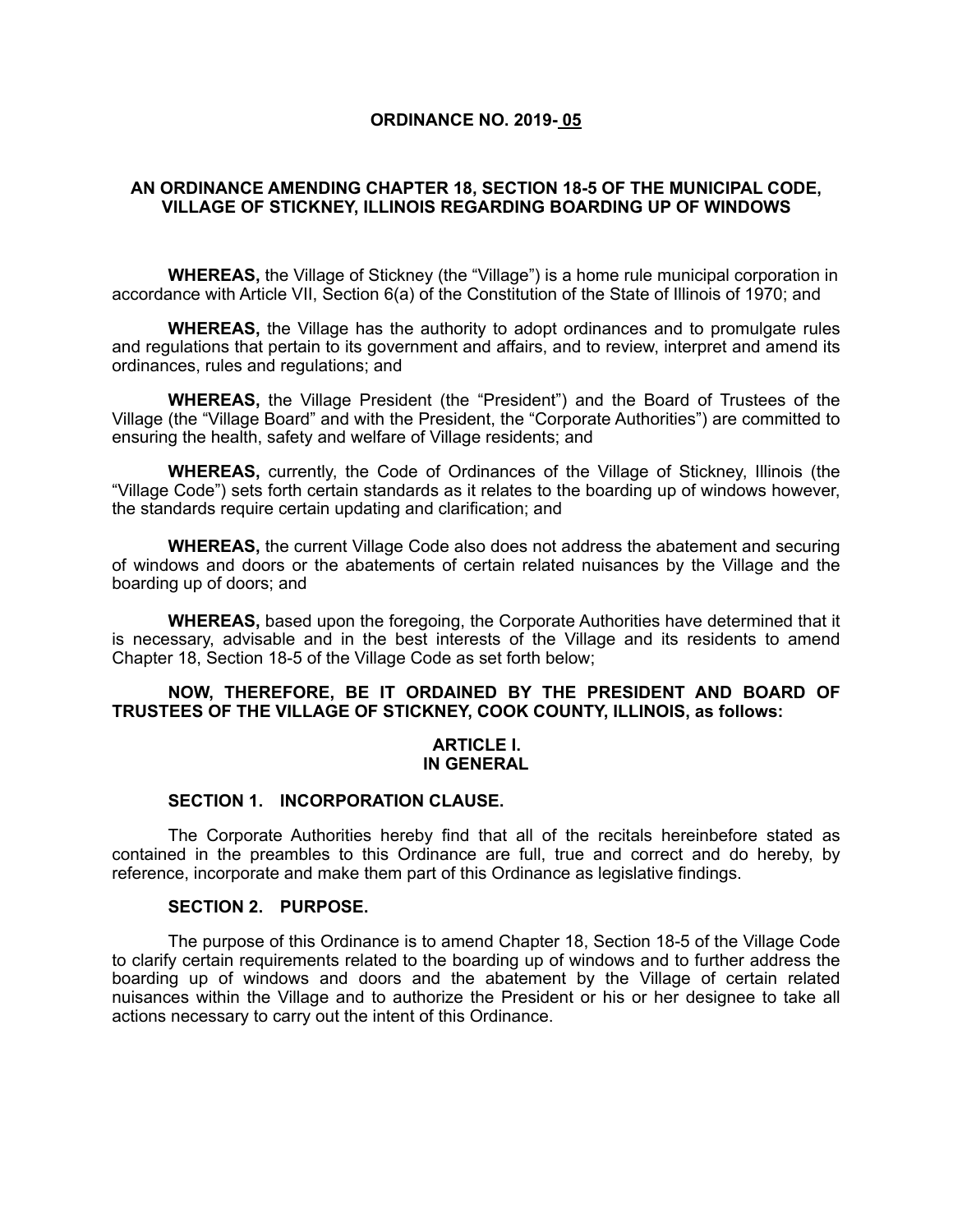# **ARTICLE II.**

## **AMENDMENT OF CHAPTER 18, SECTION 18-5 OF THE MUNICIPAL CODE, VILLAGE OF STICKNEY, ILLINOIS**

### **SECTION 3.0. AMENDMENT OF CHAPTER 18, SECTION 18-5.**

That the Village Code is hereby amended, notwithstanding any provision, ordinance, resolution or Village Code section to the contrary, by deleting Chapter 18, Section 18-5, and replacing said Section with the following:

Sec. 18-5. - Boarding up of windows, door or building.

Except as provided in this section, no person shall cause or allow any window of any building in the village to be boarded up or covered with any opaque material, including but not limited to such as wood, or pressed board or other opaque materials, not ordinarily used for windows. Notwithstanding the foregoing, any window which is broken may be temporarily covered with any such opaque material for a period not to exceed 30 days.

It shall be unlawful for any person owning, leasing or controlling any building upon any plot of ground within the corporate limits of the village to allow the windows and doors of such building to fall into a state of disrepair and remain open to the elements. This includes, but is not limited to, missing or broken windows and missing or broken doors.

The failure to repair the building shall constitute a violation of this section. The village may provide for the boarding up of such a building when the owners or occupants refuse or neglect to make the necessary repairs and can collect from the owners the reasonable costs and expenses incurred in doing so.

This cost is a lien upon the real estate affected, superior to all other liens and encumbrances, except tax liens; provided that within 60 days after such cost and expense is incurred the village or person performing the service by authority of the village, in his or its own name, files notice of lien in the office of the county recorder. The notice shall consist of a sworn statement setting out:

- (1) A description of the real estate sufficient for identification;
- (2) The amount of money representing the cost and expense incurred or payable for the service; and
- (3) The date or dates when such cost and expense was incurred by the village.

The village's lien shall not be valid as to any purchaser whose rights in and to such real estate have arisen subsequent to the boarding up of the property and prior to the filing of such notice, and the village lien shall not be valid as to any mortgagee, judgment creditor or other lienor whose rights in and to such real estate arise prior to the filing of such notice. Upon payment of the cost and expenses by the owner of or by persons interested in such property after notice of lien has been filed, the lien shall be released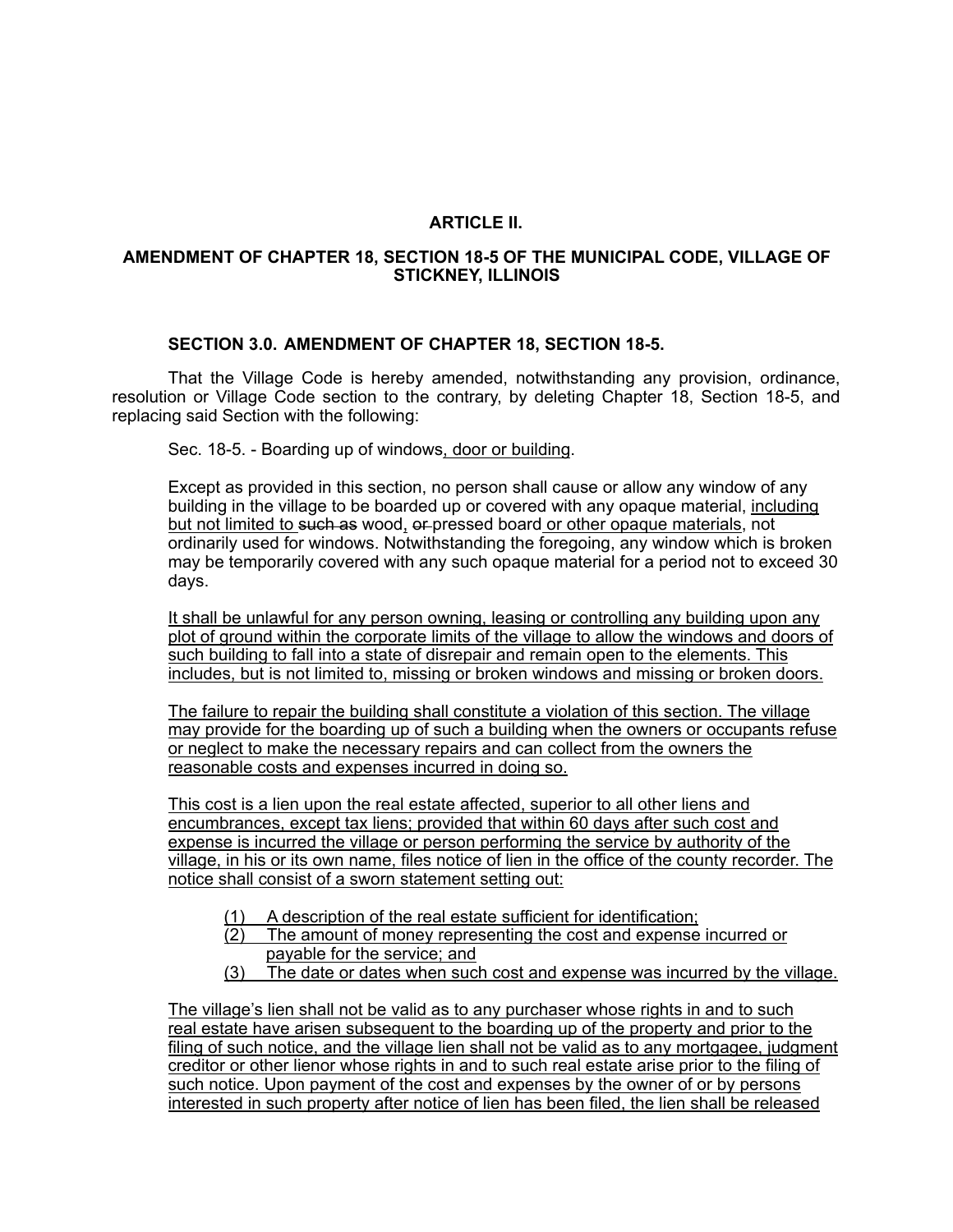by the village or person in whose name the lien has been filed and the release may be filed of record as in the case of filing notice of lien.

(e) The cost of boarding up a building shall not be lien on the real estate affected unless a notice is either personally served on, or sent by regular mail to, the person to whom the tax bill for the general taxes on the property for the last preceding year was sent. The notice shall be delivered or sent after the boarding up of the building located on the property. The notice shall state the substance of this section and shall identify the property, by common description, and the location of the building.

## **SECTION 3.1. OTHER ACTIONS AUTHORIZED.**

The officers, employees and/or agents of the Village shall take all action necessary or reasonably required to carry out, give effect to and consummate the amendments contemplated by this Ordinance and shall take all action necessary in conformity therewith. The officers, employees and/or agents of the Village are specifically authorized and directed to draft and disseminate any and all necessary forms or notices to be utilized in connection with the intent of this Ordinance.

### **ARTICLE III. HEADINGS, SAVINGS CLAUSES, PUBLICATION, EFFECTIVE DATE**

# **SECTION 4. HEADINGS.**

The headings of the articles, sections, paragraphs and subparagraphs of this Ordinance are inserted solely for the convenience of reference and form no substantive part of this Ordinance nor should they be used in any interpretation or construction of any substantive provision of this Ordinance.

# **SECTION 5. SEVERABILITY.**

The provisions of this Ordinance are hereby declared to be severable and should any provision of this Ordinance be determined to be in conflict with any law, statute or regulation by a court of competent jurisdiction, said provision shall be excluded and deemed inoperative, unenforceable and as though not provided for herein and all other provisions shall remain unaffected, unimpaired, valid and in full force and effect.

### **SECTION 6. SUPERSEDER.**

All code provisions, ordinances, resolutions, rules and orders, or parts thereof, in conflict herewith are, to the extent of such conflict, hereby superseded.

## **SECTION 7. PUBLICATION.**

A full, true and complete copy of this Ordinance shall be published in pamphlet form or in a newspaper published and of general circulation within the Village as provided by the Illinois Municipal Code, as amended.

### **SECTION 8. EFFECTIVE DATE.**

This Ordinance shall be effective and in full force ten (10) days after its passage and approval.